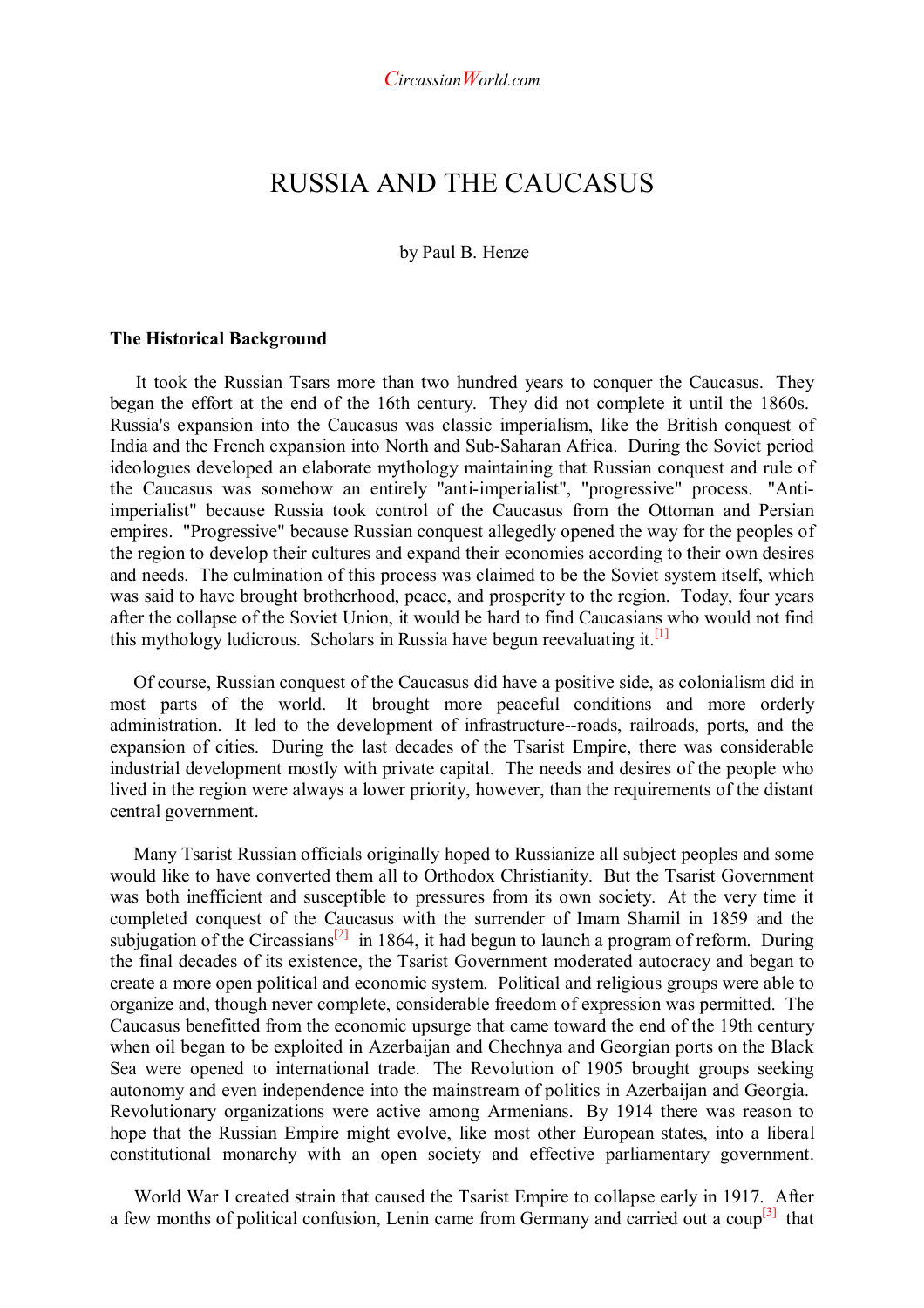locked the country into the grip of Bolshevik Communism. Through a combination of intrigue and military force, the Bolsheviks over the next few years restored the empire in more rigidly authoritarian form than the Tsars had ever hoped for and called it the Soviet Union. The Soviet system was based on deception, intimidation, and force. Manipulation of various forms of terror and threat of terror became the dominant characteristic of the Soviet art of governing. $[4]$ 

## **The Soviet Legacy**

 The three Transcaucasian nations that declared independence in 1918 had all been occupied by the Red Army by mid-1921 and were brought back into the empire as component "republics". Confusion continued in the North Caucasus for several years as the Bolsheviks played ethnic groups against each other and maneuvered to gain control of the Mountaineer Republic which the Chechens, Dagestanis, and several other North Caucasian nationalities proclaimed in 1918. In the end, the Bolsheviks consolidated control over the ethnically complex North Caucasus through classic divide-and-rule techniques. Peoples were allocated separate "autonomous" republics and regions, areas of mixed populations were shifted arbitrarily, and unrelated ethnic groups with few common interests were joined together so that each would serve to restrain tendencies toward self-assertion among the other.

 Divide-and-rule tactics were applied in Georgia too where the Abkhaz, with a small minority population, were allocated a large "autonomous" republic, and the predominantly Muslim--though otherwise culturally Georgian--population of Ajaria was given the same status. The Ossetes in Georgia received a sizable "autonomous" region. Sorting out Armenian and Azeri territories was difficult. The Bolsheviks manipulated disputed territories and boundaries to create the Karabakh "autonomous" region and the "autonomous" republic of Nakhichevan in Azerbaijan. Sizable numbers of Armenians, of course, continued to live in cities in Georgia and Azerbaijan. The resentments and tensions which broke out in blood when Communist power began to collapse in the 1980s are the result of emphasis on ethnic structuralism which was a recipe for permanent tension in a region as ethnically diverse as the Caucasus.

 Communist leaders in the Kremlin claimed almost to the end of their time in power that they operated on the basis of "the friendship of peoples", the "flowering of cultures" and the development of peoples' economies for the benefit of the peoples themselves. Like almost everything else in the Soviet system of lies, the reality was entirely the opposite. Even the Armenians and the Georgians who escaped the "reform" of their alphabets into Russian Cyrillic after World War II (the Azerbaijanis and North Caucasians did not), had to riot in the 1970s to retain the official status of their languages. Religious institutions were tightly controlled and much religious activity was suppressed. All important economic decisions were made in Moscow, often to the serious disadvantage of local interests. All independent political activity was forbidden. So were most forms of freedom of expression. While the Communist Party became increasingly moribund, it still held a dead hand over all civic and cultural activities. The KGB penetrated into all phases of life.

#### **Imperial Collapse and Aftermath**

 As the Soviet Empire began to disintegrate in the late 1980s, the Caucasus was one of its first regions to experience serious disorder and degeneration. Since the disappearance of the Soviet system at the end of 1991, no part of the Caucasus has been free of armed conflict, economic deterioration, or political turmoil and confusion. As many as two million people have become refugees, tens of thousands have died. Food and medicines sent from abroad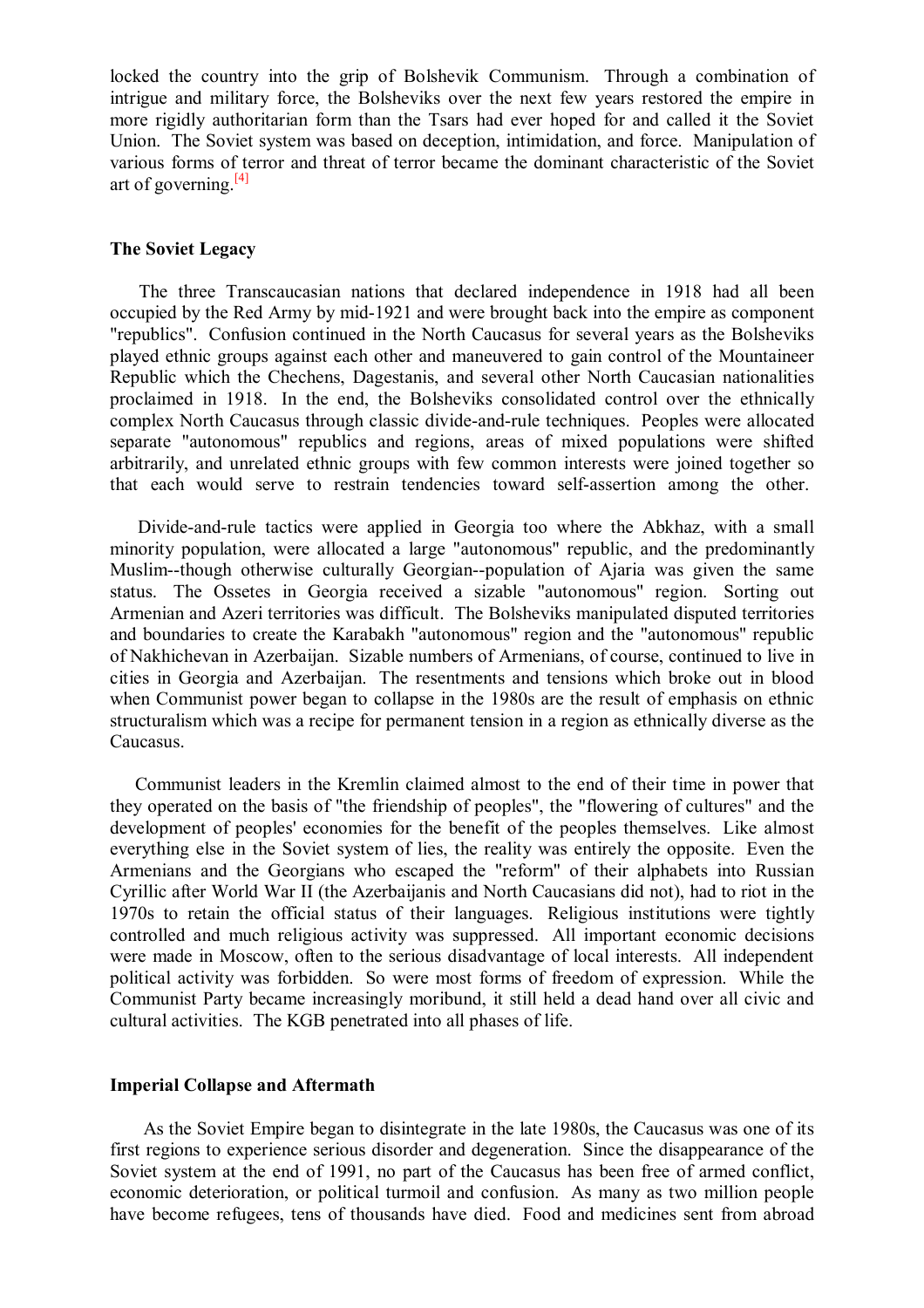have kept hundreds of thousands of Caucasians from starving and dying of disease. These disasters have not happened because the Caucasus is a poor region. It is well endowed by nature. It has agricultural and mineral wealth, sufficient sources of energy to be a major exporter of oil. It has industries and potential for more industrial development. The peoples of the Caucasus are the heirs of ancient civilizations and high culture. They are literate, they are talented, they are famous for their energy, ingenuity and skill as farmers, artisans, workers, and traders. Their professionals and intellectuals are the equal of any in the former Soviet Union. Why has freedom from Soviet colonialism resulted in so much disaster in such a promising region?

 The basic answer is simple: the nature of the Russian/Soviet colonial system. It was a much more pernicious system than that of other European colonial empires. Britain, for example, over a period of several decades, systematically created institutions of selfgovernment in India. When Britain granted India independence in 1947, authority was transferred to Indian leaders and officials who had already had long experience in responsible leadership and administration. Beneath the upper echelons of government, an experienced civil service kept state and local government in operation during the change from colonialism to independence. The same was true in many other European colonies, though performance varied and some, of course, did experience disruption and degeneration after independence. Over a shorter or longer period of time, however, almost all European colonial powers prepared their colonies for independence. Russia did not. The Communist Party developed no counterpart to European colonial administrators and cadres of indigenous civil servants.

 The result of nearly 70 years of the Soviet system was that the most important human activities took place in the shadows, or underground. People depended on family, clan, or colleagues from their ethnic group for support that enabled them to live some degree of normal life. The sense of civic responsibility that is necessary for the operation of modern societies atrophied. Peoples gained little experience of governing themselves. "Socialist" government came to be seen as an enemy to be evaded, exploited, manipulated, or cheated. The early idealism, which some communists may even have believed in, came to be regarded as the sham it was. All officials were regarded as dishonest and self-serving. No one was well prepared for the independence that suddenly came in 1991. Nevertheless some characteristics of the peoples of the Caucasus equipped them for a more promising response to independence than some of the other parts of the ex-Soviet Union. Why, then, has the Caucasus been so troubled? $[5]$ 

 There are several reasons, most of them interconnected. Each situation has its own characteristics. There is one important common denominator: Russian interference. Russia has found it impossible to let the independent Caucasian countries go their own way. Furthermore, Russia's leaders have continued to insist that the erstwhile "autonomous" republics and regions of the North Caucasus must remain integral parts of Russia. Old habits persist in the way Russia tries to deal with them: divide and rule tactics, playing ethnic groups against each other. Russia is a poorly consolidated state itself. The Russian Federation, a communist construct, is still more a truncated empire than a genuine federal structure. Since independence, however, Moscow no longer exercises effective control over many territories that are entirely Russian in population, let alone those with non-Russian populations. The tendency since independence has been toward de facto autonomy all over the Russian Federation. This is not necessarily an unhealthy tendency, for it could eventually lead to the transformation of Russia into a genuine federation. Various forms of federalism have proven to be the most effective form of government for large modern states.<sup>[6]</sup> Federalism was long ago proven to be a good solution for even small multi-ethnic states, as the example of Switzerland, now more than 900 years old, demonstrates.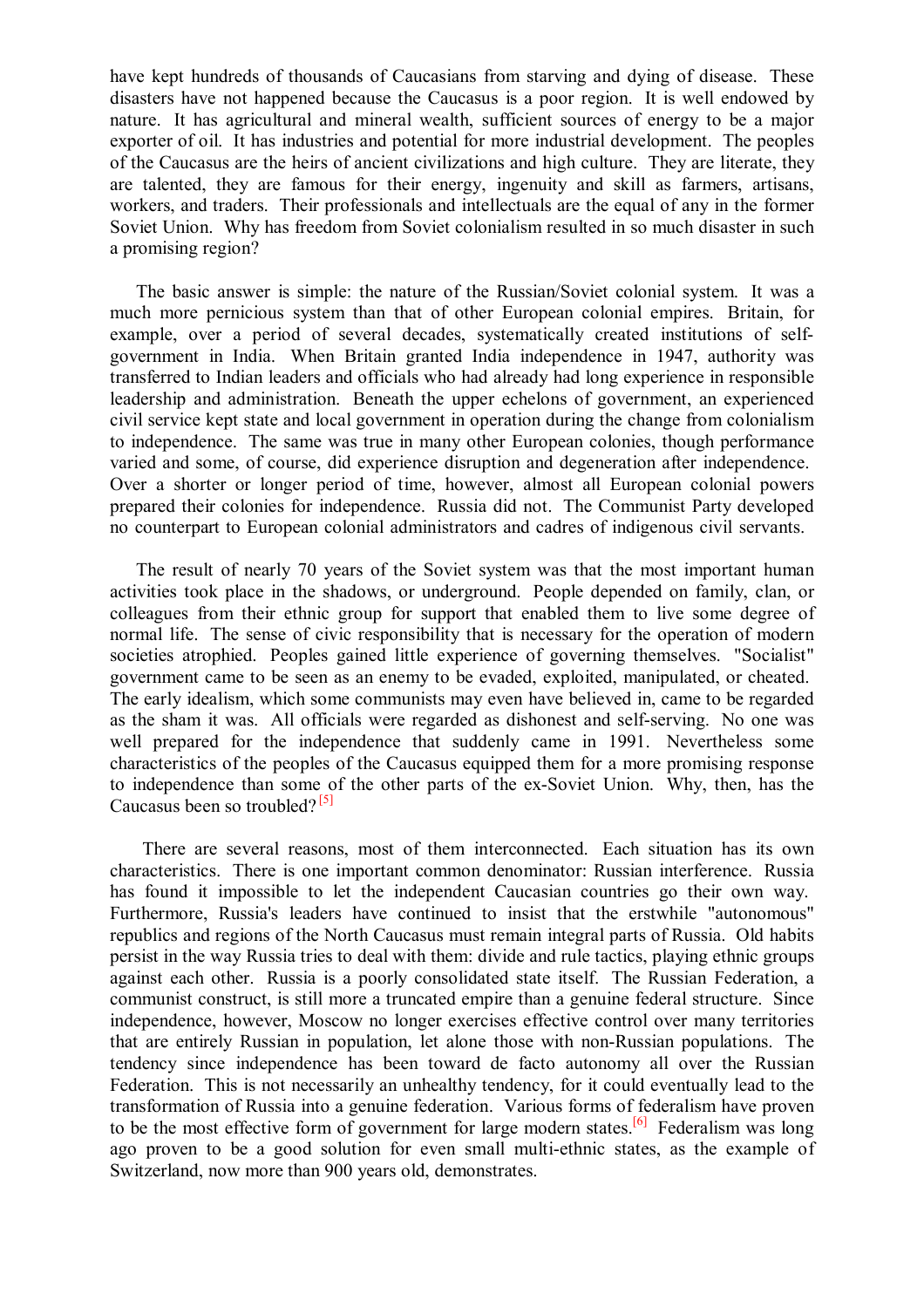There is much more that could be said, but a comprehensive discussion of recent Russian interference in the Caucasus would require a book.  $^{[7]}$  Let us review a few of the most striking examples:

# **Karabakh and Relations between Armenia and Azerbaijan**

 Tensions between Armenia and Azerbaijan were kept in check as long as the communist held a firm grip on both countries. When Gorbachev introduced glasnost and perestroika, Moscow's control weakened rapidly. Some communists wavered in their loyalty to Moscow and began to seek greater identification with their own people. The KGB tried to bolster Moscow's influence over both republics by fanning tensions between them that only Moscow could mediate. Moscow, however, never developed much skill in true mediating. As tension turned into violence, Moscow sent in troops. Military commanders out of habit and long Soviet practice, resorted quickly to force. Discipline in the Soviet army declined rapidly during the Gorbachev period. As far as we know, the KGB remained relatively effective and Gorbachev found it very useful. Nevertheless the three major institutions that held the Soviet Union together: the Communist Party, the KGB, and the Soviet Army often operated at cross purposes.

 Soviet military intervention in Sumgait, an industrial town north of Baku, in January 1990 was bloody and resulted in massive flight by the Armenians who lived there. The Karabakh situation was continually exacerbated and soon Armenian activists, encouraged by exiles returning from abroad, launched a major offensive to gain control of the territory. Soviet Army equipment was transferred or allowed to fall into the hands of Armenian forces. By the time the Soviet Union collapsed, a full-scale war was under way. Russia was unable--or unwilling--to stop it. Moscow's early efforts to effect a truce and set a mediation process in motion were inept. Until recently, neither the Armenians nor the Azerbaijanis have had confidence in Moscow's motives or feel assured that Moscow is capable of exercising effective control over military commanders in the region. Moscow has been hesitant, however, to let international mediators have a free hand in attempts to find a solution to the conflict.

 Comparatively free elections in Azerbaijan in June 1992 brought a strong defender of Azerbaijani independence to power--Ebulfez Elchibey. But Elchibey lacked political experience. His aspirations for closer relations with southern Azerbaijan alarmed Iran. His strong interest in close relations with Turkey alarmed Moscow. After less than a year he was ousted in a coup mounted by a minor warlord supported by the Russian military. The longtime Communist chief in Azerbaijan who had been removed by Gorbachev--Heidar Aliev- came back to power from retirement. If Moscow was fully behind the coup and engineered Aliev's return, as many observers maintained at the time, it achieved less than the desired result, for Aliev soon became a strong and skillful defender of the Azerbaijan's independence. He improved relations with Iran while maintaining valuable links to Turkey. He has taken a strong stand against Moscow on the all-important issue of development and transport of Azerbaijan's enormous oil-exporting potential. He has also been the target of plots and coups every few months; these have been attributed by many Azerbaijanis to Russians--whether operating with Yeltsin's knowledge or not. Azerbaijanis also see Moscow's hand in the agitation of the sizable Lezgin population of Dagestan, its neighbor to the north on the Caspian coast, for border changes.

## **Georgia's Minorities**

 All Georgia's minority problems have been exacerbated by Russian interference. The Russian hand is clearly visible in the case of Abkhazia, a bit less blatant in South Ossetia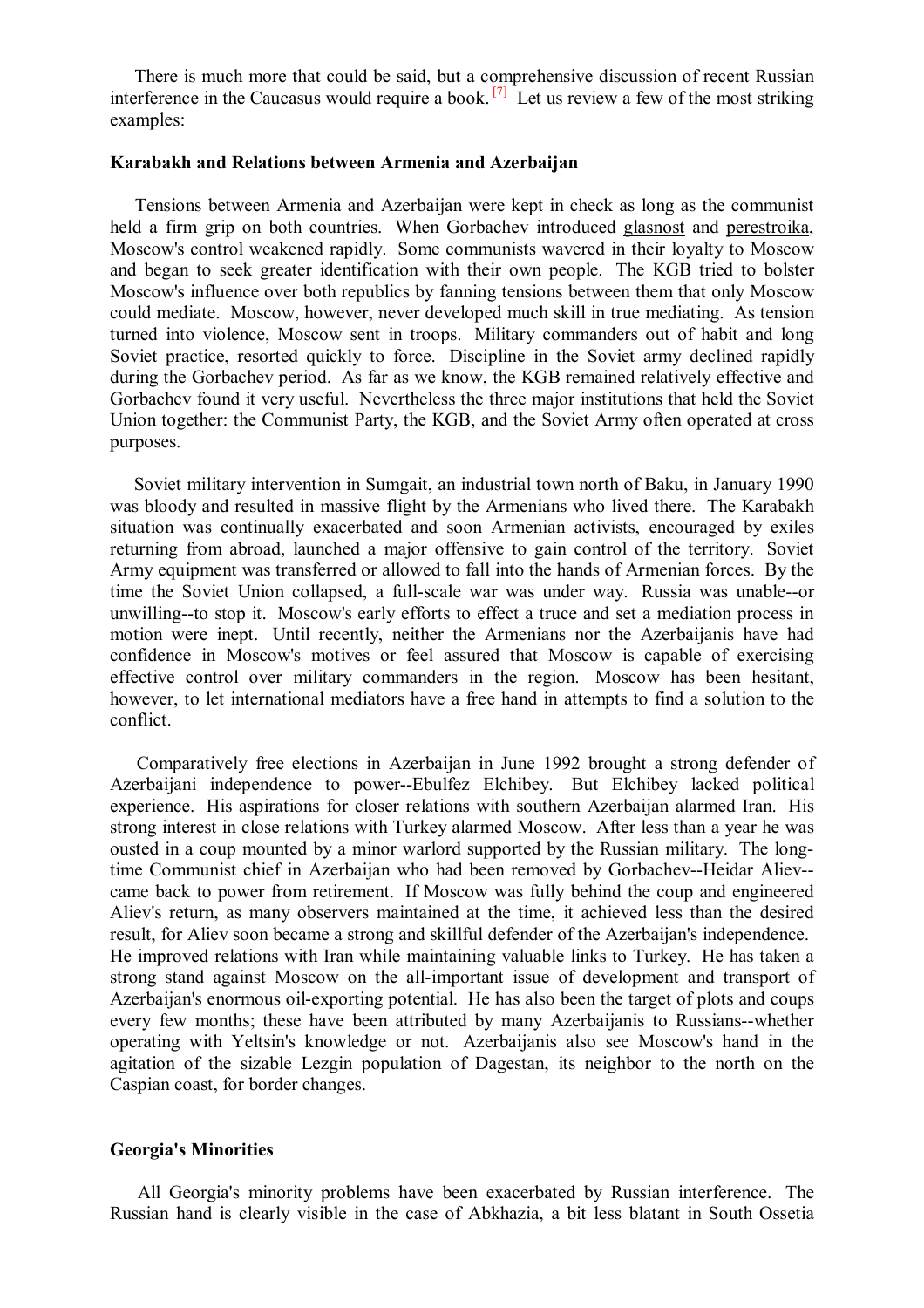because Russians have operated there partly through North Ossetia. The Ossetes have had a reputation of friendliness toward Russia since the early 19th century. It was easy for Russian nationalists and communists, helped by the military, to urge both the Abkhaz and the Ossetes to attempt to separate from Georgia and join Russia. The Soviet Army generated intense Georgian resentment with its brutal military intervention in Tbilisi in April 1989. Russian soldiers slaughtered women demonstrators with sharpened shovels while Gorbachev looked the other way. Georgia's population was so aroused that they elected the intensely anti-Russian Zviad Gamsakhurdia president a year and a half later with  $87\%$  of their vote.<sup>[8]</sup> Gamsakhurdia was convinced that Gorbachev and Shevardnadze aimed to destroy him, though the two were hardly allies by that time. Gamsakhurdia, a fervent and uncompromising Georgian nationalists, was utterly uncompromising toward the Abkhaz and Ossetes. He thus pushed moderates among them into the arms of communist extremists and their conservative Russian friends.

 Gamsakhurdia refused to negotiate with Abkhaz separatists while freebooting Georgian warlords moved into Abkhazia and unleashed open warfare. With its long frontage on the Black Sea, Abkhazia contained important Soviet military installations and was the holiday playground of the communist elite. Without the equipment and manpower Russian officers made available from former Soviet military bases, the small Abkhaz army could not have withstood even the makeshift forces of the Georgian warlords.<sup>[9]</sup> To complicate matters further, Russia encouraged North Caucasians to send mercenaries to aid their allegedly Muslim Abkhaz brethren.<sup>[10]</sup> At least two or three thousand came and contributed substantially to Abkhaz success.<sup>[11]</sup>

 The Russian Defense Ministry in Moscow feigned lack of knowledge or responsibility for what was happening Abkhazia while Yeltsin, particularly after the return of Shevardnadze to Georgia, periodically called for a halt to the fighting and mediation. Whether this was mere ritual or sincere remains unclear. Extreme conservative groups in Russia and ex-communists were more open and in their way more honest. They championed the Abkhaz cause in meetings, declarations, and in their press, and advocated joining the territory to Russia, as did Abkhaz separatist leaders (as most of them still do). Some Russian communist/nationalists were motivated by a desire to punish Shevardnadze for his defection from Gorbachev and consequent contribution to the demise of the Soviet Union.

 Things went from bad to worse in Abkhazia during the final weeks of 1993. Gamsakhurdia returned to western Georgia from exile in Chechnya while Russian support enabled the Abkhaz separatists to eject the demoralized Georgian forces from all Abkhaz republican territory. Shevardnadze joined the battle at the end of the year and barely escaped with his life. When Sukhumi fell he fled southward to the airport and boarded a plane with Russian and Abkhaz troops in hot pursuit. They attempted to shoot his plane down as it flew away. Back in Mingrelia, he had to fight Gamsakhurdia's irregulars who were prevented from capturing the port of Poti by the landing of Russian marines. Gamsakhurdia was either killed or committed suicide while a shaken Shevardnadze returned to Tbilisi and soon had to agree to Russian pressure for Georgian membership in the Confederation of Independent States (CIS).

 Abkhazia, one of the most attractive and productive parts of the entire ex-Soviet Union, was left in ruins. More than 250,000 of its Georgian inhabitants fled to Georgian-controlled territory and still crowd hotels, barracks, and camps all over the country. Meanwhile at least 150,000 Russians, Greeks, and Armenians fled northward to Russian territory, as did some Abkhaz. As of mid-1995 the remaining population of Abkhazia was estimated at 130,000, down from almost 600,000, and Russia, having meanwhile established a stronger position in Georgia, shifted to favoring a settlement which would reaffirm Abkhazia as a part of a federal Georgia, the same position Shevardnadze and most moderate Georgian political leaders had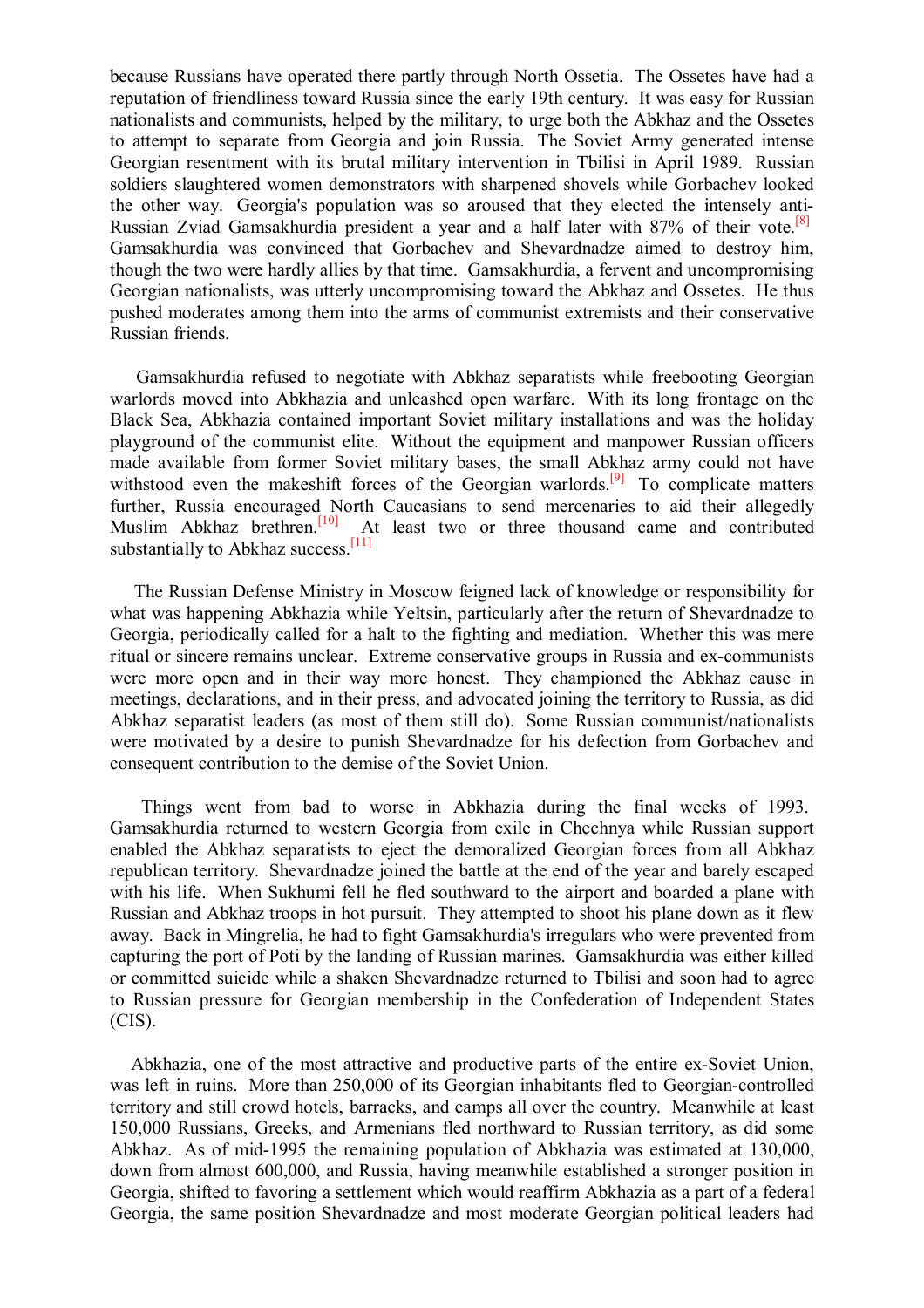taken. Russian officials (notably Federation Council Chairman Shumeiko) publicly denounced self-declared Abkhaz President Ardzinba and equated him with Chechen President Dudaev. Subsequently Russian negotiators have shifted position on Abkhazia several times while the situation there remains basically stalemated. There is little reason to believe that Moscow possesses the strength or the determination to force the Abkhaz separatists to accept even a nominal reconciliation with Georgia.

 Back to 1992: during the first year after Shevardnadze's return to Tbilisi, Georgia and Russia reached agreement on a truce in South Ossetia enforced by both Russian and Georgian troops. Georgia exercises no administrative authority in the region. Gamsakhurdia cancelled its autonomous status and it has since been termed the Tskhinvali Region by Georgia. While the truce is tenuous, South Ossetia has lost population and is economically stagnant. Russia seems to be realizing, as it has in respect to Abkhazia, that a viable relationship with Georgia is more valuable than trying to lop off minority territories that are economically and demographically ruined in the process. Though Shevardnadze signed an agreement granting Russia military bases on Georgian territory, but he also endorsed the conditions the Georgian parliament placed on it: if Russia cannot settle the Abkhaz problem, Georgia will not ratify the base agreement.<sup>[12]</sup>

 Georgia's relations with Russia continue uneasy. Georgians suspect Russians, not necessarily all directed by Moscow, of continuing support of opponents of Shevardnadze. Georgian Interior Minister Georgadze fled to Moscow when he and warlord Joseliani were implicated in an assassination attempt against Shevardnadze at the end of August 1995. Security officials in Moscow denied involvement, but Georgia's new interior minister officially accused "reactionary forces in Russia" of sheltering Georgadze. Russia has refused to return him to Tbilisi. Credible reports out of Moscow indicate that senior Russian generals have been protecting him.

 Only one part of Georgia remained free of obvious Russian manipulation until recently: Ajaria, the republic on the Turkish border which has enjoyed the distinction of being the most peaceful part of the country. Hundreds of thousands of Georgians cross here yearly to shop in Turkey and large quantities of Turkish consumer goods flow into Georgia and other parts of the Caucasus through Batumi. [13] The region's communist chief before independence, Aslan Abashidze, has maintained a firm hold on power there, initially supporting Gamsakhurdia but shifting in good time to support Shevardnadze. He has maintained a close relationship to Russian military leaders in the region, but has kept both Georgian warlords and Russian nationalists from attempting to stirring up trouble among his predominantly Muslim-ancestry population. Ajaria also has sizable Greek and Armenian minorities to whom churches and cultural institutions have been returned. His Georgian Renaissance Party moved onto the national scene in the November 1995 elections, attracting over 400,000 votes and becoming one of the three dominant parties in the new Georgian parliament.

### **Chechnya**

 While Russian maneuvers in the independent Caucasian countries are poorly understood and often ignored by the Western press, the whole world became tragically aware of the brutal Russian military assault on Chechnya launched in December 1994 and the defeat the Chechens administered to the Russian army in the summer of 1966. The war became a domestic Afghanistan.

 The Chechens, among the last of the North Caucasian Muslim peoples to be subdued in the 19th century, have never reconciled themselves to Russian domination.<sup>[14]</sup> They were deported en mass to Central Asia in early 1944, along with three other North Caucasian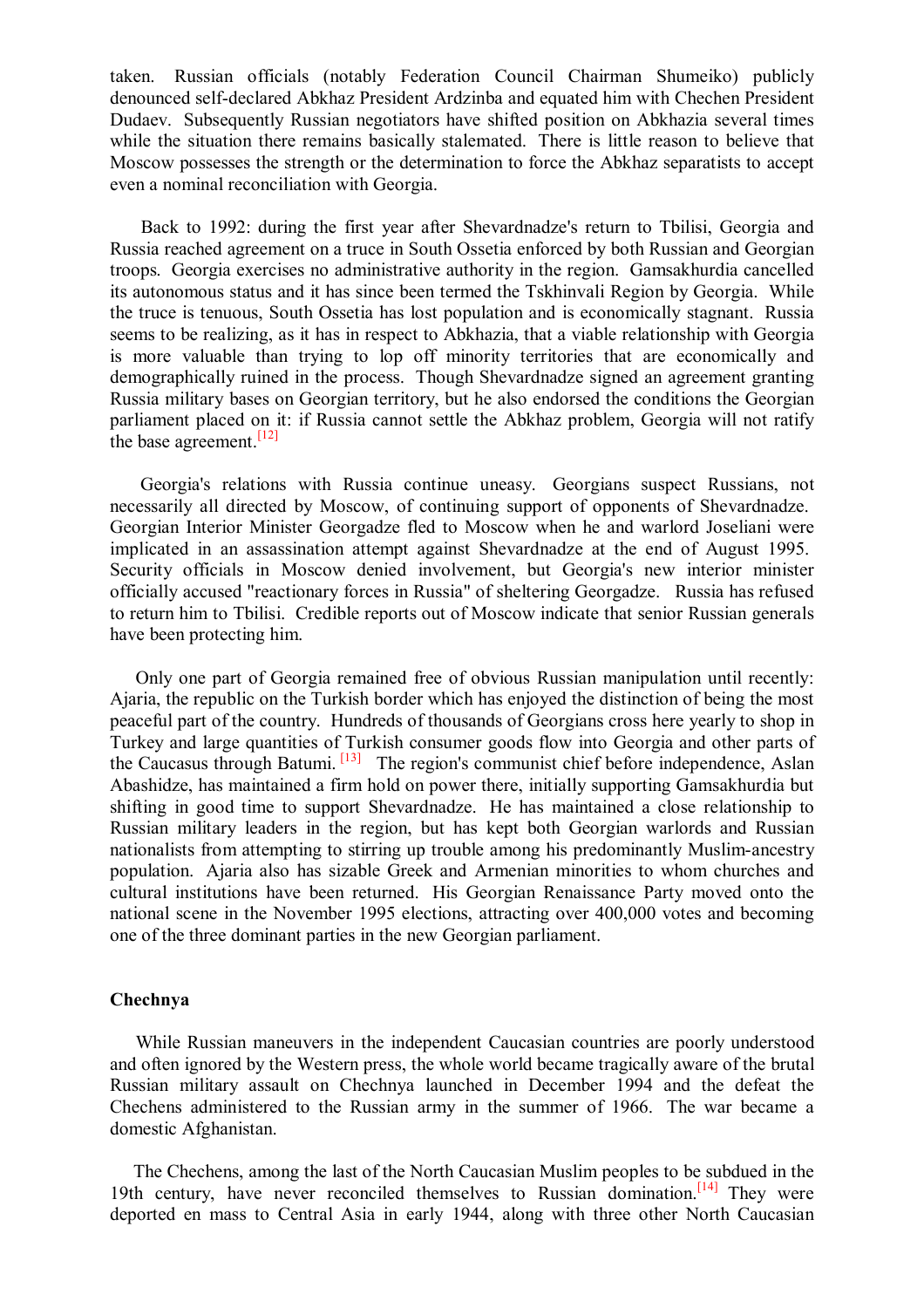nationalities (the Ingush, Karachay, and Balkars), the Kalmyks, the Crimean Tatars, the Meskhetian Turks, and the Volga Germans. A third of them died. They were permitted by Nikita Khrushchev to return in the late 1950s, reestablished themselves rapidly on their home ground and made up their population losses with one of the world's highest birthrates. Jokhar Dudaev, who emerged as their leader in 1991, had gone to Kazakhstan as a babe in arms and returned to Chechnya at the age of 14. By exhibiting exemplary Soviet behavior he was able to attend the Soviet Air Force academy and rose to rank of general, serving as Soviet Air Force Commander in Estonia when the Soviet Union collapsed. He never forgot he was a Chechen. The Moscow-appointed Communist Party chief in Grozny, Doku Zavgaev, supported the coup against Gorbachev in August 1991. Dudaev saw his chance and led a movement which expelled Zavgaev and proclaimed Chechnya's independence, then held elections as a result of which he became president. Yeltsin's initial attempt to suppress the Chechens by sending in troops a few weeks later failed miserably. Moscow reverted to old divide-and-rule tactics by helping the closely related Ingush separate from what had long been the joint Chechen-Ingush Republic. That exacerbated violence between the Ingush and the neighboring Ossetes, a situation which Moscow has never been able to settle. Then for a couple of years Moscow marked time.

 In mid-1994 KGB officials and military commanders in Chechnya developed a scheme to make it appear that disaffected Chechens had abandoned Dudaev and were ready to rejoin Russia.<sup>[15]</sup> Everything went wrong. Violence and tension rose. Chechens rallied around Dudaev. Ingush supported their Chechen cousins. After Russian bombing of the Grozny airport in early December 1994 failed to intimidate the Chechens, Yeltsin gave orders to the Russian Army to mount an all-out offensive. Minister of Defense Grachev declared it would all be over in a few hours.

 The military debacle that ensued is too well known to need detailed repetition. Grozny was bombed and shelled into the condition of Dresden in World War II. Russians living there were more often victims as Chechens, and thousands of both suffered miserable deaths.<sup>[16]</sup> Thousands of Russian soldiers were also killed. Prominent Russian generals, Boris Gromov and Aleksandr Lebed, repeatedly condemned the war. It seriously affected Yeltsin's popularity. Chechen terrorist sorties into Russian territory exposed confusion among all elements of the Russian government. Old Soviet habits of brutality and lies became routine in all matters relating to Chechnya.

Under attack from his former Chechen enemy, Ruslan Khasbulatov $\left[17\right]$ , a desperate Yeltsin in the fall of 1995 dispatched discredited old Communist Doku Zavgaev back to Grozny to create a quisling government. Zavgaev manipulated elections in Chechnya in early December 1995 to attempt to legitimize his government. There was no evidence that Zavgaev actually gained significant support. These maneuvers reinforced Dudaev's popularity and Chechen determination to resist. The fraudulent elections Zavgaev engineered may indeed have been a factor in sparking the new wave of Chechen terrorism against Russians that was unleashed in early January 1996. Some Russian security and military commanders openly favored presidential candidate Zhirinovsky's call for napalming the Chechens into oblivion, but they lacked the capability to do so. Violence bred further violence. During May 1996, Chechen fighters launched a new wave of attacks on Russian forces, penetrating into Grozny itself, and killed large numbers of Russian soldiers. The Russian military responded with indiscriminate artillery and bombing assaults and efforts to annihilate whole villages. The lucky--for the Russians--killing of Dudaev at the end of April did not weaken the Chechen will to resist. Zelimkhan Yandarbiyev, Dudaev's successor, and other Chechen commanders such as Aslan Maskhadov and Shamil Basaev, vowed to continue the struggle.

 The Chechen war had little support among the Russian population. Preparing for presidential elections, Yeltsin promised to bring the war to an end and forged an alliance with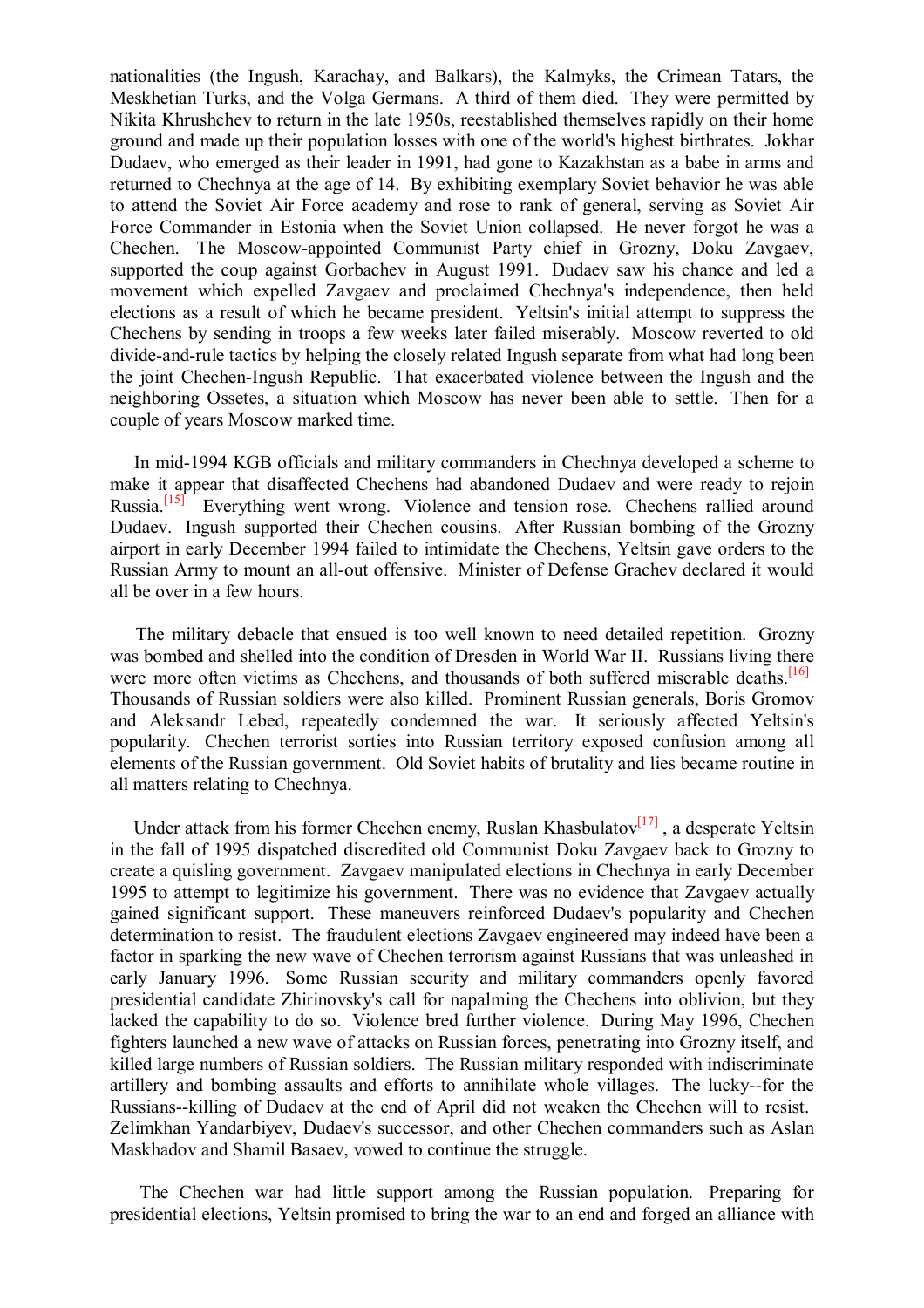one of its most outspoken critics, General Lebed, whose support enabled Yeltsin to win. Subsequently he appointed Lebed head of security with responsibility for negotiating an end to the fighting. If it had not been for the stunning Chechen offensive in August which succeeded in completely ejecting Russian forces from Grozny, negotiations might have dragged on for another long period of intermittent fighting. The Chechens' ability to take and hold the capital made it clear to Russians that there was no alternative to a cease fire and serious negotiations for a settlement. The agreement Lebed achieved provided for withdrawal of all Russian combat forces and postponement of a final decision on Chechnya's status for five years. Meanwhile the Chechens would be responsible for administering themselves and enjoy de facto independence. Reluctance on the part of many elements in Russia, including a majority of the communist-dominated Duma, caused apprehension, but in the course of the fall of 1996, Lebed's solution was implemented and in early 1997 all Russian forces had been withdrawn. Lebed's reward was to be summarily dismissed by Yeltsin in November--but his popularity with the Russian electorate remains high and he will undoubtedly reemerge as an important figure in Russian politics. Meanwhile, Chechens appear to have little faith in Russia's promises of financial support for rebuilding the country. Lebed's replacement as security chief, Berezovsky, has visited Chechnya and advanced schemes for drawing the entire region into an economic program, based on customs-free trade and oil, which could enable the Chechens to rebuild their economy. No Russian group has the will or the resources to attempt to resume the war against the Chechens. In spite of their unclear legal situation, they have achieved self-determination. What they make of it remains to be seen.

 There are many unanswered questions about Chechnya, other regions of the North Caucasus, and relationships with the three independent Caucasian countries on the southern side of the mountains. Will the prolonged Chechen struggle to gain conditional freedom inspire other North Caucasian peoples to do the same? There is some evidence that other Caucasian peoples have become more assertive as a result of the Russian military defeat in Chechnya, though there is little reason to believe that most of them feel it is necessary to undertake guerrilla operations to gain greater freedom. One of the most interesting developments is the increasingly closer ties that have developed between Georgia and Azerbaijan and Chechnya. This has led in turn to a reorientation, and incipient revitalization of the Federation of North Caucasian Peoples. This loosely constituted group originally supported Abkhaz separatists in league with Russian nationalists in their successful attempt to wrest Abkhazia from control of Tbilisi. Now the Caucasians see Georgia as a potential ally and Georgia sees the North Caucasian republics to its north as a buffer against Russia. Azerbaijan sees a closer relationship with Chechnya as useful for developing oil transport capabilities.

 What lessons have the Russians drawn from the Chechen fiasco? The impasse into which Moscow plunged itself in Chechnya as well as its maneuvers in the independent Caucasian countries underscore Russia's lack of a coherent Caucasus policy. Russia's inability to formulate a Caucasus policy is part of a larger problem: Russia has not reconciled itself to loss of empire. It has no consistent approach to coping with the aspirations of non-Russian peoples to manage their own affairs or, for that matter, to dealing with purely Russian regions where assertive governors have taken matters into their own hands, opposing Moscow's draft calls and sending minimal tax receipts to the center.

 Not only Yeltsin, but a majority of the Russian governmental, military, and professional classes have not yet come to the realization that a modern democratic country--which many of them still maintain they want Russia to be--will inevitably find the costs of empire too great to bear. Imperialism became a self-defeating system during the 20th century as a result of the accelerating technological revolution. Over any length of time it cannot be sustained by a democratic society. And, as the experience of the Soviet Union demonstrates, for an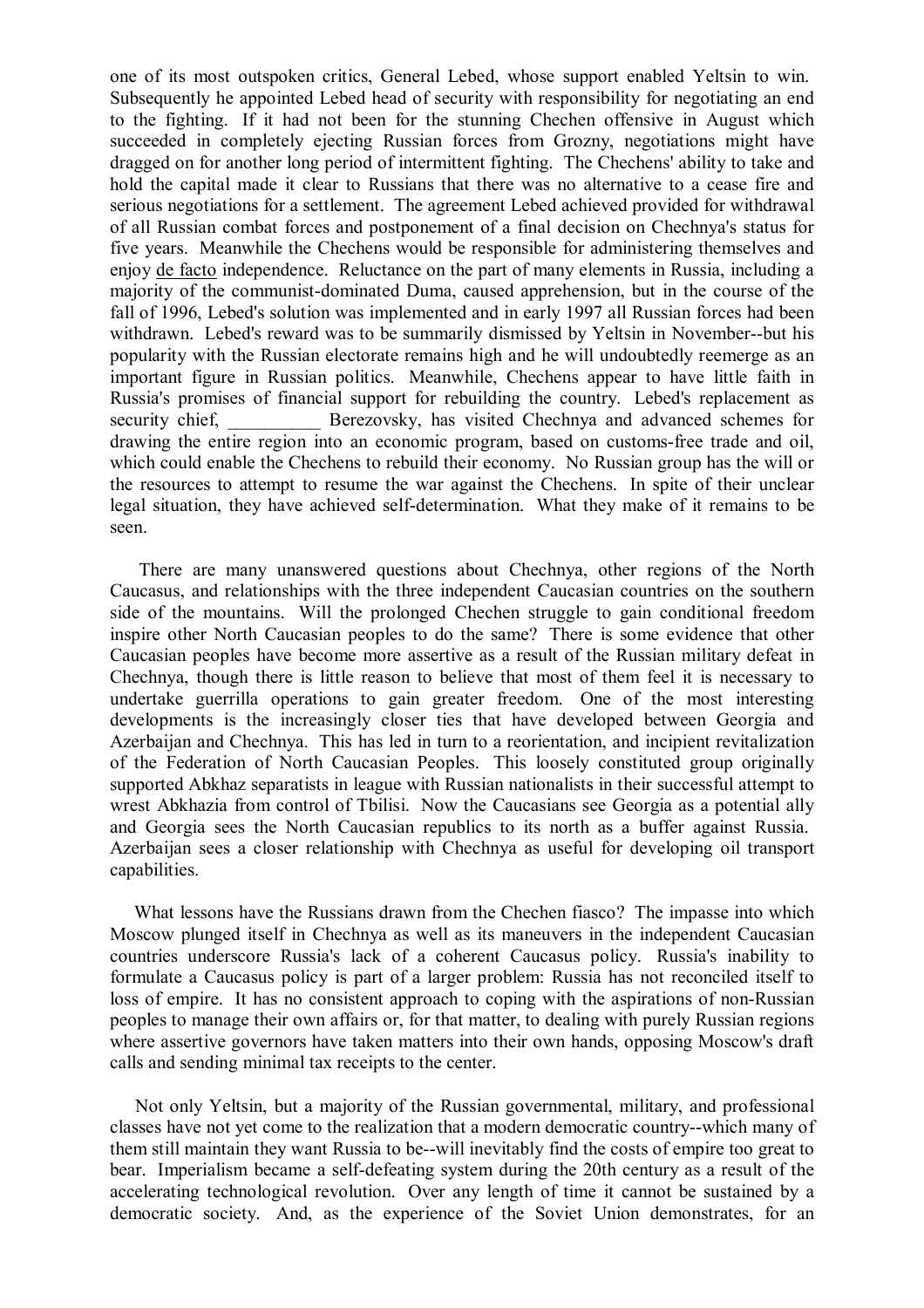authoritarian society it leads to ruin. Russian communists have no formula for dealing with these problems. Their efforts to restore the Soviet Union--approved by a vote of the Duma in February 1996--can only prolong the agony of imperial collapse.

# **The End of Imperialism**

 Three great empires that had been rivals for centuries collapsed at the end of World War I: the Austro-Hungarian, the Ottoman, and the Russian. Lenin restored the Russian Empire and it lasted for 70 more years. As successor states to empires that had cost their people heavily, the Austrian and Turkish republics abandoned all interest in reasserting their authority in the Balkans (in the case of both) and in the Middle East (in the case of Turkey) and concentrated on their own development, to the steadily increasing benefit of their people. Over the past 70 years the leaders of Austria and Turkey have shown no interest in intervening in the politics of the territories they formerly possessed. Mussolini's New Roman Empire looks like a comic episode today, except for the descendants of hundreds of thousands of Ethiopians who were bombed and gassed as he attempted to create it. But any Italian who advocated restoring Mussolini's short-lived empire would be dismissed as insane.<sup>[18]</sup> Several more empires were dismantled in the aftermath of World War II, notably those of Britain and France. Who in Britain today would seriously advocate the reconquest of India, or even want to try to manipulate Indian politics? Who in France would now want to restore rule over Algeria? Imperial devolution and dissolution has not always been orderly. Belgium, Spain, and Portugal, who let go of their colonial territories more reluctantly, could find no support among their populations for trying to regain them. Nor do former colonies which fall into disarray have the option of having their colonial status reinstated!

 Independent Russia is different. In comparison with the evolution of politics in the developed world in the 20th century, Russia is politically backward. The demise of communism left Russia psychologically wounded and a hundred years behind in political skill and sophistication. Millions of Russians, tens of millions to judge by recent electoral returns, may still dream of restoring the Russian/Soviet Empire. Few politicians try to educate the population on the cost of such a course. Even Russia's democratic leaders argue that Moscow has the right to intervene in the "Near Abroad". Leaders of the independent ex-Soviet countries have to defend themselves against implied, and often real, Russian threats and intimidation. Their peoples fear Russian subversion, and several, especially Georgians and Azerbaijanis, have experienced it. While the Moscow government has to date usually maintained legally and diplomatically correct positions, it is often unwilling or incapable of controlling the declarations and actions of its military and security officials. It does not always set a good example for its politicians and businessmen. The experience of the Caucasus during the past half decade provides examples of all these unfortunate shortcomings and repeated instances of deliberate misbehavior.

 What is to be done? Independent Caucasian countries need not only to be congratulated for defending their interests, but to be helped defend them. Their leaders should be frank about Russian efforts to intimidate them and compromise their freedom. Russia itself has enjoyed a high degree of international political and economic support since it became independent. The world hopes for the best in Russia. The claims of its elected leaders that they are determined to lead the country to democracy and create a society that respects human rights for all are still taken seriously in Washington and the capitals of Europe. Lapses from good behavior have been tolerated in the expectation that they are exceptional. But how long can Russia be excused from measuring up to acceptable standards? Russia's brutality in Chechnya has been much too mildly condemned. Indulgence of Russia has not improved its performance. The time is overdue to begin judging Russia not by the soothing words of its leaders and some of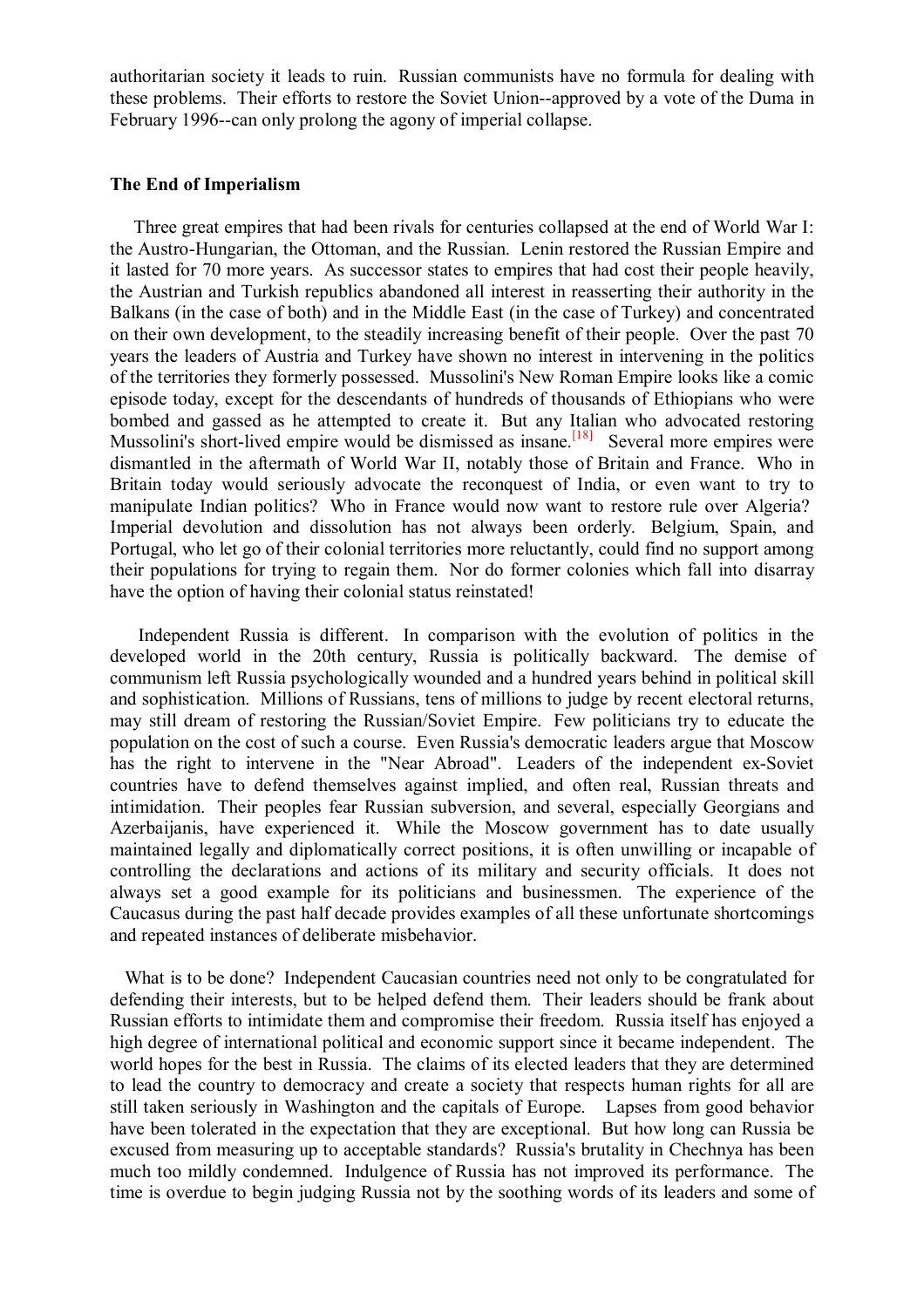its private citizens but by its performance in the Caucasus and elsewhere, including all parts of its own territory.

 Russia passed a precarious watershed in the two rounds of presidential elections in June and July 1996. These contests were close, but the Russian people in the end rejected a neocommunist presidential candidate bent upon restoring the Soviet Union. The settlement which General Lebed subsequently succeeded in negotiating in Chechnya gained the grudging approval of Yeltsin. It can pave the way fora more rational Russian approach to its non-Russian citizens and to countries that were formerly part of the Soviet Union, especially those of the Caucasus. If Russia can find a way to abandon the neo-colonialist mentality that has prevailed since the collapse of the Soviet Union, it can be judged at last to be on its way to becoming an honorable member of the democratic world. If not--if Russia goes on trying to maintain, shore up, and restore its empire--its future is dark. Imperialism and democracy are not a viable mixture.  $[19]$ 

[1] See, e.g., M.M. Bliev & V.V. Degoev, Kavkazskaya Voina, "Roset", Moscow, 1994.

[2] During the 1860s and 1870s hundreds of thousands of Circassians as well as many Chechens, Karachay, Abkhaz, Dagestanis, and other North Caucasian peoples--over a million in all--fled to the Ottoman Empire. Russia encouraged many, especially the Circassians, to leave to open their lands to Slavic settlers. The descendants of these Caucasian refugees can be found today not only in Turkey, but in Syria, Jordan, Israel, Egypt, Iraq, and Saudi Arabia. Probably as many as 20% of the present inhabitants of Turkey have some Caucasian ancestry. Almost no historians have dealt with these population movements. A recently published study breaks new ground in this respect: Justin McCarthy, Death and Exile, the Ethnic Cleansing of Ottoman Muslims, 1821-1922,Darwin Press, Princeton, NJ, 1995. I chronicled the long struggle of the Circassians in "Circassian Resistance to Russia" in Marie Bennigsen Broxup (ed.), The North Caucasus Barrier, Hurst & Co., London, 1992, pp. 62-111.

[3] Russia experienced a true revolution in 1917, but Lenin's coup robbed it of its potential. Lenin's seizure of power was glorified as the "Great October Socialist Revolution" during the Soviet era and accepted by most of the world as such. It was, actually, one of the most effective political deceptions of modern history. See Richard Pipes, The Russian Revolution, Vantage Books, New York, 1991.

[4] Richard Pipes, Russia under the Bolshevik Regime, Knopf, New York, 1993.

[5] I dealt with this problem at greater length in Conflict in the Caucasus, RAND P-7830, Santa Monica, CA, 1993.

[6] Among them: the United States, Germany, Canada, Brazil, Mexico, Australia, and India. Tendencies towards devolution of authority to regions have been apparent in Britain, Italy, and Spain, among others. Ethiopia has recently instituted a comprehensive federal system.

[7] No such book has yet appeared. Compared to the flood of writing on Central Asia, relatively few books on the contemporary Caucasus have been published. Two of the more informative ones are Peter Nasmyth, Georgia, a Rebel in the Caucasus, Cassell, London, 1992, and Suzanne Goldenberg, Pride of Small Nations: the Caucasus and Post-Soviet Disorder, ZED Books, Atlantic Highlands, NJ, 1994,.

[8] Edward Shevardnadze, still Soviet Foreign Minister at that time, was deeply affected by the bloody events in Tbilisi. They contributed to his decision to resign a few months later.

[9] Abkhaz accounted for only 17% of the population of Abkhazia in the last Soviet census in 1989, while Georgians made up almost half.

[10] During 1991 and 1992 Abkhaz Communists and Moscow encouraged the myth that the Abkhaz were predominantly Muslim. This myth was routinely repeated in most Western press reporting. In addition journalists often characterized the Abkhaz as Turkic, which they are not. They are Paleo-Caucasians and closely related to the Circassians. Almost all Muslim Abkhaz emigrated to the Ottoman Empire when Russia finally took control of the region in the 1860s. Since that time the remaining Abkhaz are almost entirely nominally